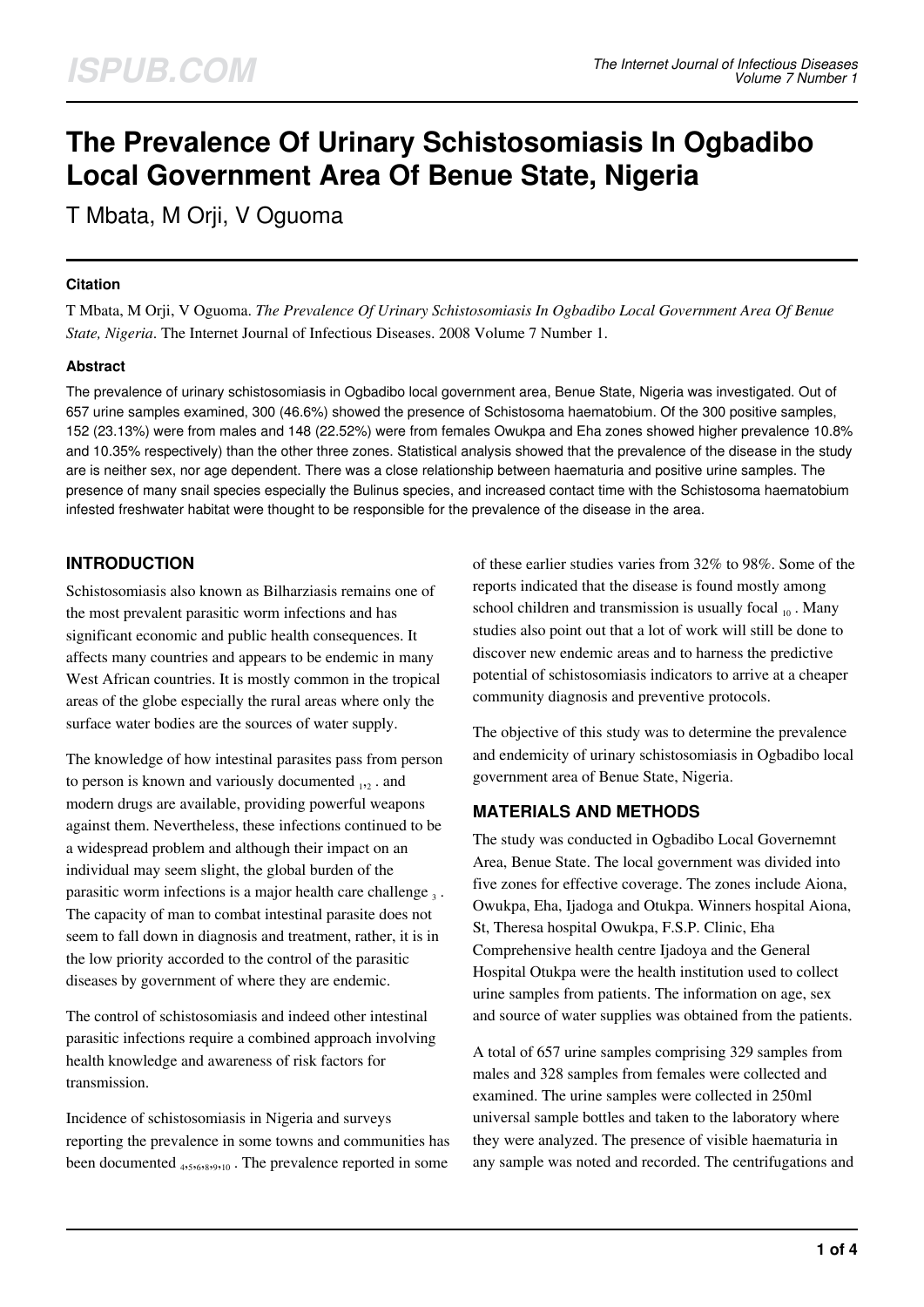sedimentation techniques (WHO, 1991) was employed to analyze the samples. 10ml urine was taken from the deposit of each specimen bottle after allowing to sediment for about I hour and centrifuged for 2mins at 2000rpm. The deposit was thereafter examined microscopically using X10 and X40 objectives for the characteristics schistosoma egg or ova.

The freshwater habitats in all the zones were visited and snail search was conducted in each of them. Snails found were picked and put in wide mouth plastic buckets and taken to the laboratory where they were screened for Cercariae after exposure to sunlight for about 3hours (Emejulu et al 1994).

# **RESULTS**

The prevalence of urinary schistosomiasis in different zones in Ogbadibo local government of Benue State is presented in Table 1. The result shows that of a total of 657 urine samples examined, 300 (45.6%) showed the presence of Schistosoma haematobium eggs. Owukpa and Eha zones showed higher prevalence (10.8% and 10.35% respectively) than other zones. The prevalence of the infection in relation to sex is also shown in Table 1. The result shows that of 329 male urine samples examined, 152 (23.13%) showed the presence of S. haematobium eggs while 148 out of 328 (22.53%) female urine samples examined contained the eggs.

The prevalence rate of the disease with respect to age is shown in Table 2. The result shows that the infection rate uniquely cut across all the age brackets studied although the prevalence appears slightly higher among the age bracket 11-20 years. The survey of freshwater habitat resulted in collection of many snails and many of them yielded Schistosoma cercariae. Many of the snail species were identified as Bulinus species known to be intermediate hosts for Schistosoma haematobium. The analysis of the haematuria samples showed that majority of the urine samples with blood stains contained Schistosoma haematobium eggs.

## **Figure 1**

Table 1: Prevalence of Urinary Schistosomiasis in different zones in Ogbadibo L.G.A. Benue State.

|         |     | <b>Number Examined</b> |     |     | <b>Number Infected</b> |     | % Infected |       |       |  |  |
|---------|-----|------------------------|-----|-----|------------------------|-----|------------|-------|-------|--|--|
| Zones   | м   | F                      |     | м   |                        |     | м          | F     |       |  |  |
| Aiona   | 65  | 60                     | 125 | 33  | 30                     | 63  | 5.02       | 456   | 9.58  |  |  |
| Otukpa  | 72  | 78                     | 150 | 25  | 23                     | 48  | 3.8        | 2.5   | 7.3   |  |  |
| Eha     | 55  | 50                     | 105 | 35  | 33                     | 68  | 5.32       | 5.02  | 10.35 |  |  |
| Ijadoga | 67  | 68                     | 135 | 25  | 25                     | 50  | 3.8        | 3.8   | 7.6   |  |  |
| Owukpa  | 70  | 72                     | 142 | 34  | 37                     | 71  | 5.18       | 5.63  | 10.8  |  |  |
| Total   | 329 | 328                    | 657 | 152 | 148                    | 300 | 23.13      | 22.53 | 45.66 |  |  |

Key: M=Male F=Female  $T = Total$  for male and female

## **Figure 2**

Table 2: Age Distribution of Schistosomiasis in Ogbadibo L.G.A. of Benue State

| Zonez   | Number examined |     |     |     |     |     | Number infected         |    |    |    |        |     | % infected |           |                |      |                |       |  |
|---------|-----------------|-----|-----|-----|-----|-----|-------------------------|----|----|----|--------|-----|------------|-----------|----------------|------|----------------|-------|--|
|         | A               | в   | с   | D   | E   | т   | A                       | в  | c  | D  | E      | т   | A          | в         | с              | D    | Е              | ΙT    |  |
| Aiona   | 18              | 30  | 23  | 26  | 28  | 125 | 10                      | 17 |    | 9  | 12     | 63  | 1.52       | 2.59      | 2.28           | 1.36 | 1.82 9.58      |       |  |
| Otukpa  | 23              | 28  | 30  | 35  | 34  | 150 | $\overline{\mathbf{8}}$ | 9  | 15 | 9  | 7      | 48  |            | 1.21 1.36 | 2.28           | 1.36 | $1.06$ 7.3     |       |  |
| Elsa    | 20              | 27  | 19  | 23  | 16  | 105 | 13                      | 12 | 14 | 17 | 11     | 67  | 1.98       | 1.82      | 2.13           |      | 2.59 1.67      | 10.19 |  |
| Ijadoga | 24              | 31  | 24  | 29  | 27  | 135 | $_{11}$                 | 9  | 7  | 8  | $15-1$ | 50  |            |           | 1.67 1.36 1.06 |      | 1.21 2.28 7.61 |       |  |
| Owukpa  | 33              | 35  | 25  | 23  | 26  | 142 | 19                      | 16 | 10 | 14 | 12     | 72  | 2.89       | 2.43      | 1.52           | 2.13 | 1.82           | 10.96 |  |
| Total   | 118             | 151 | 121 | 136 | 131 | 657 | 61                      | 64 | 61 | 57 | 57     | 300 | 9.27       | 9.56      | 9.27           |      | 8.65 8.65      | 456   |  |

# **DISCUSSION**

The global problem of tropical diseases has continued to grow over the years against wide spread optimism that prevailed in the 1950s among those working in the field of public health that tropical diseases including schistosomiasis would soon be things of the past. The result of this study showed a relatively high prevalence of urinary schistosomiasis (45.68%) in Ogbadibo local government area of Benue State. This prevalence is however lower than 66.4% and 76.2% reported by Adewumi [[[l2]]] in three contiguous communities in South West Nigeria. Adeyeba and Ojeaga,  $_{10}$  reported a close infection rate of 57.5% among school children in Ibadan, Nigeria. Edungbola et al, 0 recorded similar infection rate among school children in Babana district, Kwara State, Nigeria.

The result of this study unlike the result of some earlier studies shows that the prevalence of the disease is not age dependent even though there was a slight increase in the prevalence rate among the age bracket of 11-20 yrs (Table 2). The statistical analysis (log linear model) showed that neither sex nor age had significant influence in the prevalence of the disease in the area. There was no sharp difference between the rate of the infection between the males 923.13%) and the females (22.53%) (Table 1). This is presumably due to equal exposure to the risk factor as there were no restrictions on movement and contact with the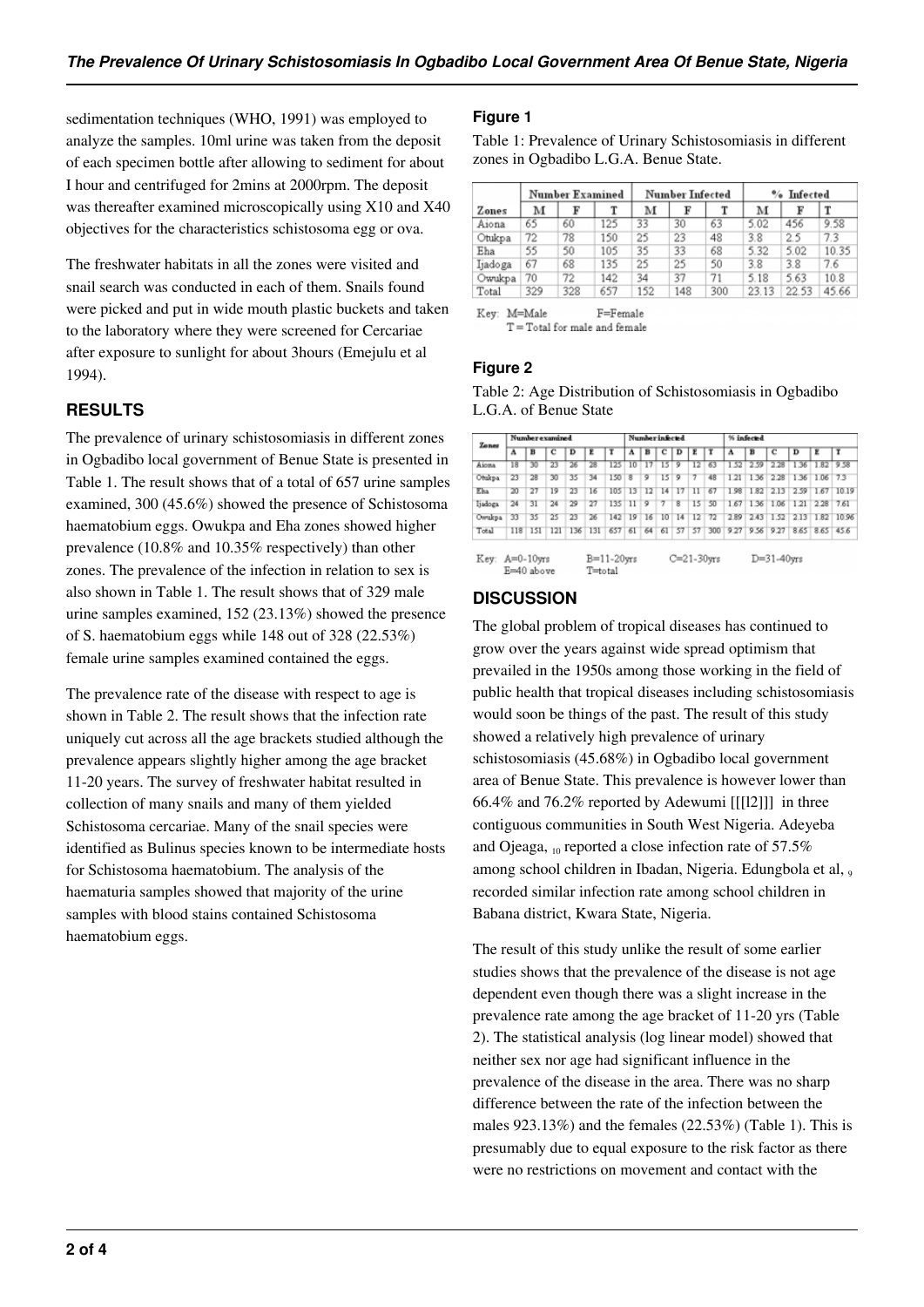freshwater habitat in terms of culture, religion, sex or age. The people were seen engaged in activities that necessitate more contact times with the streams and snail intermediate vectors. Every segment of the inhabitants of the communities were observed to be making use of the streams, either for washing, fetching water, swimming, fishing, bathing or hunting for snails by the edges and fringes of the streams. The villagers eat and sell the caught snails at the village markets to even people from other parts of the country, especially those from the eastern part. The availability of various species of snails especially the Bulimus species highlights the endemicity of the disease in the area. The fact that increased contact time with Schistosoma haematobium infested habitat increases the rate and endemicity of schistosomiasis has variously been reported, <sub>13,14,2,8,15</sub>. The slightly higher prevalence rate (9.56%) observed among the age bracket 11-20 years is expected as that is the age that appears to be more adventurous in terms of hunting for snails, and fishing.

The sub-urban settlement of Otukpa and Ijadoga within the local government headquarters have little advantage over other zones because they have government water works that supply them pipe borne water even though the supply is grossly inadequate. They still depend on streams, hand dug wells and springs for supplemental supply. This may explain why the two zones have lesser prevalence (7.3% and 7.6% respectively) than the rest of the zones (Table 1). The communities within the Owukpa and Eha zones are more remote with streams and hand dug wells as their sole source of water supply. The inhabitants have higher contact times with the schistosoma infested habitats. This can explain the higher prevalence rate (10.8% and 10.35% respectively) recorded in the two zones (Table 1).

The observation in this study that many of the urine samples with blood stains contained Schistosoma haematobium eggs is in line with observations of Emejulu et al  $_{8,10}$ . Emejulu  $_8$ however noted that the result of analysis of visible haematuria shows that it is highly sensitive as a diagnostic tool but has a very low positive predictive value because of its low specificity in many of the studied areas.

# **CORRESPONDING AUTHOR**

Mbata, Theodore Department of Applied Microbiology and Brewing Nnamdi Azikiwe University, P.M.B. 5025, Awka Anambra State, Nigeria Email: theoiyke@yahoo.com

#### **References**

1. Scott, D. Senker, K. and England, E. C. (1982). Epidemiology of Human Schistosoma haematobium infection around valta lake, Ghana (1973-75). Bulletin of the World Health Organization 60: 89-100.

2. Udonsi, J.K. (1990). Human Community Ecology of Urinary Schistosomiasis in relation to snail vector bionmics in the Igwun River Basin of Nigeria. Tropemedizinunal Parasitologic

41: 131-135.

3. WHO (1987). Prevention and Control of Intestinal Parasitic Infections. Report of a WHO expert committee, Geneva, WHO Technical Report series. 4. Cowpear, S. G. (1973). Schistosomiasis in Nigeria.

Annals of Tropical Medicine and Parasitology 57: 307-322.

5. Ozumba, N.A.; Christensen, N.O.; Nwosu, AB.C. and Nwaorgu, O.C. (1989). Endemicity, Focality and Seasonality of Transmission of Human Schistosomiasis in Amagunze village eastern Nigeria. J. Helminthology 63: 206-212.

6. Adewumi, C. O., Furu, P. Christensen, N.O., Marquis, B.B. and Fagbola, M. (1990). Endemicity and Seasonality of Transmission of Human Scistosomiasis in Ile-Ife, Southwestern Nigeria. Tropical Medicine and Parasitology 41: 443-444.

7. Bello, A. B. and Edungbola, L.D. (1992). Common Parasitic Disease in Childhood in Nigeria: Incidence and Intensity of Infection. Acta Paediat 1(8) 601-604. 8. Emejulu, A. C. Alabaronye, F. F.; Ezenwaje, H.M.G and Okafor, F. C. (1994). Investigation into the Prevalence of Urinary Schistosomiasis in the Agulu Lake Area of Anambra State, Nigeria. J. Helminthology 68: 119-123.

9. Edungbola, L.D. Asolu, S. O. Omonisi, M.K. and Ayedun, R.A. (1998). Schistosoma haematobium Infection among school children in the Babana district Kwara State. African J. Medicine

, 17: 187-193.

10. Adeyeba, O.A. and Ojeaga, S.G. (2002). Urinary Schistosomiasis and Concomitant urinary tract pathogens among school children in Ibadan, Nigeria. African Journal of Biomedical Research

5:103-107.

11. WHO (1991). Sedimentation Method. IN Basic Laboratory Methods in Medical Parasitology, World Health Organization Geneva. Pp. 33-35.

12. Adewumi, C. O.; Furu,P. Christensen, N.O. and Olorunmola, F. (1991). Endemicity, Seasonality and Focality of Transmission of Human Schistosomiasis in Three Communities in South-Western Nigeria. Tropical Medical Parasitology, 42, (4):332-334.

13. Ilyde, C. (1984). Epidemeology and Control of Schistosomiasis. Journal of Prevention Diagnosis and Treatment 6: 75-82.

14. Chandiwana, S. K. (1987). Community Water Contact Patterns and the Transmission of Schistosoma haematobium in the highyield region of Zimbabwe. Social Science and Medicine, 25: 495-505

15. Nagi, M.A.N.; Kumar, A.; Mubara, J.S and Mashmoos, S.A. (1999). Epidemology, Clinical and Haematological Profile of Schistosomiasis in Vemen. Journal of the American Medical Association 5: 177-181.